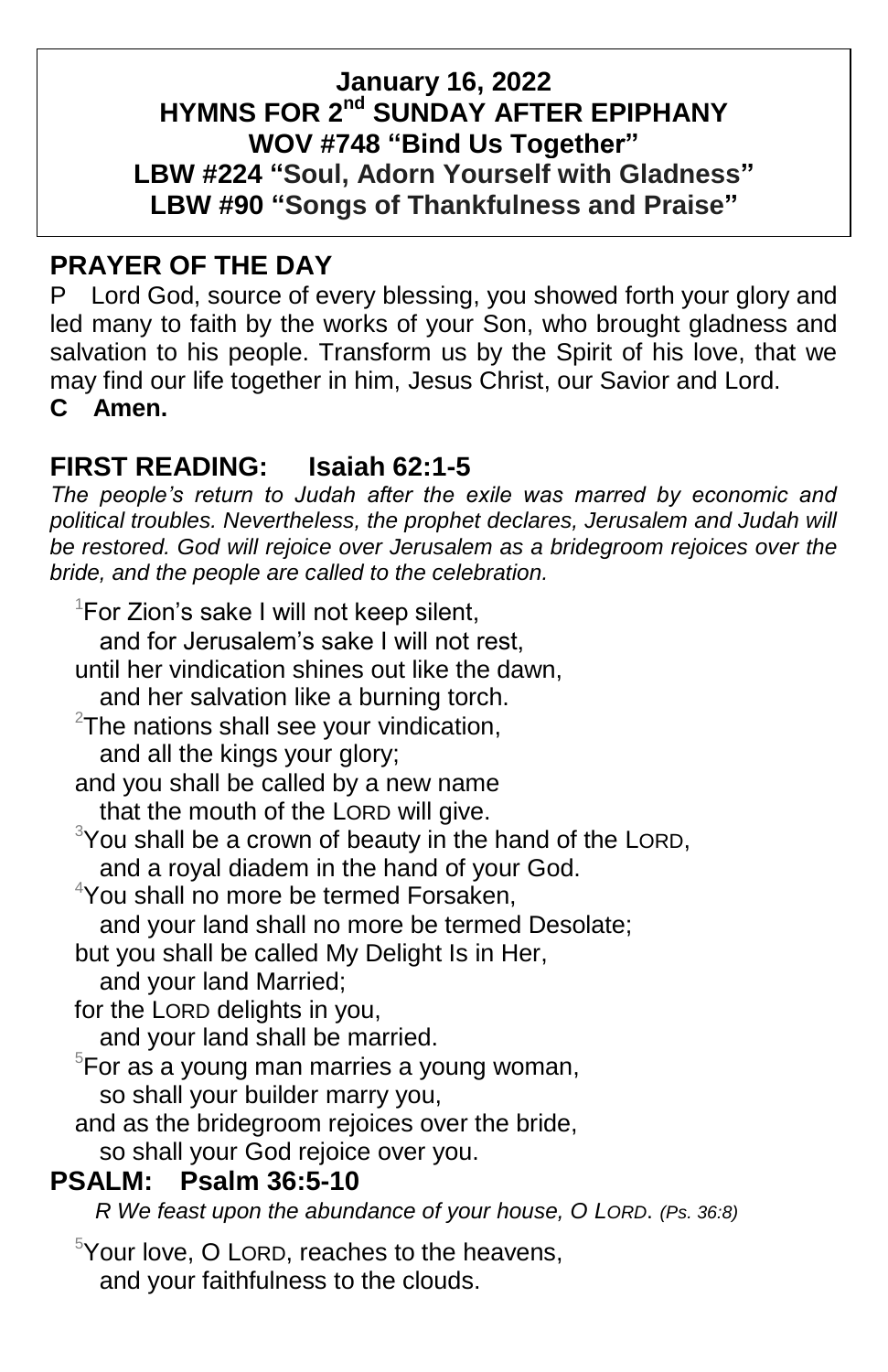<sup>6</sup>**Your righteousness is like the strong mountains, your justice like the great deep;**

**you save humankind and animals, O LORD.** *R*

 $7$ How priceless is your love, O God!

All people take refuge under the shadow of your wings.

<sup>8</sup>**They feast upon the abundance of your house;**

**you give them drink from the river of your delights.**

 $\overline{P}$  For with you is the well of life,

and in your light we see light.

<sup>10</sup>**Continue your lovingkindness to those who know you, and your favor to those who are true of heart.** *R*

# **SECOND READING: 1 Corinthians 12:1-11**

*The congregation at Corinth experienced division as people were comparing their spiritual gifts, thinking some to be superior to others. Paul invites this fractured community to trust that God's Holy Spirit has gifted them all perfectly for their mission together.*

<sup>1</sup>Now concerning spiritual gifts, brothers and sisters, I do not want you to be uninformed. <sup>2</sup>You know that when you were pagans, you were enticed and led astray to idols that could not speak. <sup>3</sup>Therefore I want you to understand that no one speaking by the Spirit of God ever says "Let Jesus be cursed!" and no one can say "Jesus is Lord" except by the Holy Spirit.

 $4$ Now there are varieties of gifts, but the same Spirit;  $5$  and there are varieties of services, but the same Lord; and there are varieties of activities, but it is the same God who activates all of them in everyone.  $7$ To each is given the manifestation of the Spirit for the common good. <sup>8</sup>To one is given through the Spirit the utterance of wisdom, and to another the utterance of knowledge according to the same Spirit, <sup>9</sup>to another faith by the same Spirit, to another gifts of healing by the one Spirit,  $10$  to another the working of miracles, to another prophecy, to another the discernment of spirits, to another various kinds of tongues, to another the interpretation of tongues.  $11$ All these are activated by one and the same Spirit, who allots to each one individually just as the Spirit chooses.

# **GOSPEL: John 2:1-11**

*Turning water to wine at the wedding at Cana is described as the first of Jesus' signs. Through many such epiphanies, Jesus reveals that he bears God's creative power and joyful presence into the world.*

 $1$ On the third day there was a wedding in Cana of Galilee, and the mother of Jesus was there. <sup>2</sup> Jesus and his disciples had also been invited to the wedding. <sup>3</sup>When the wine gave out, the mother of Jesus said to him, "They have no wine." <sup>4</sup>And Jesus said to her, "Woman, what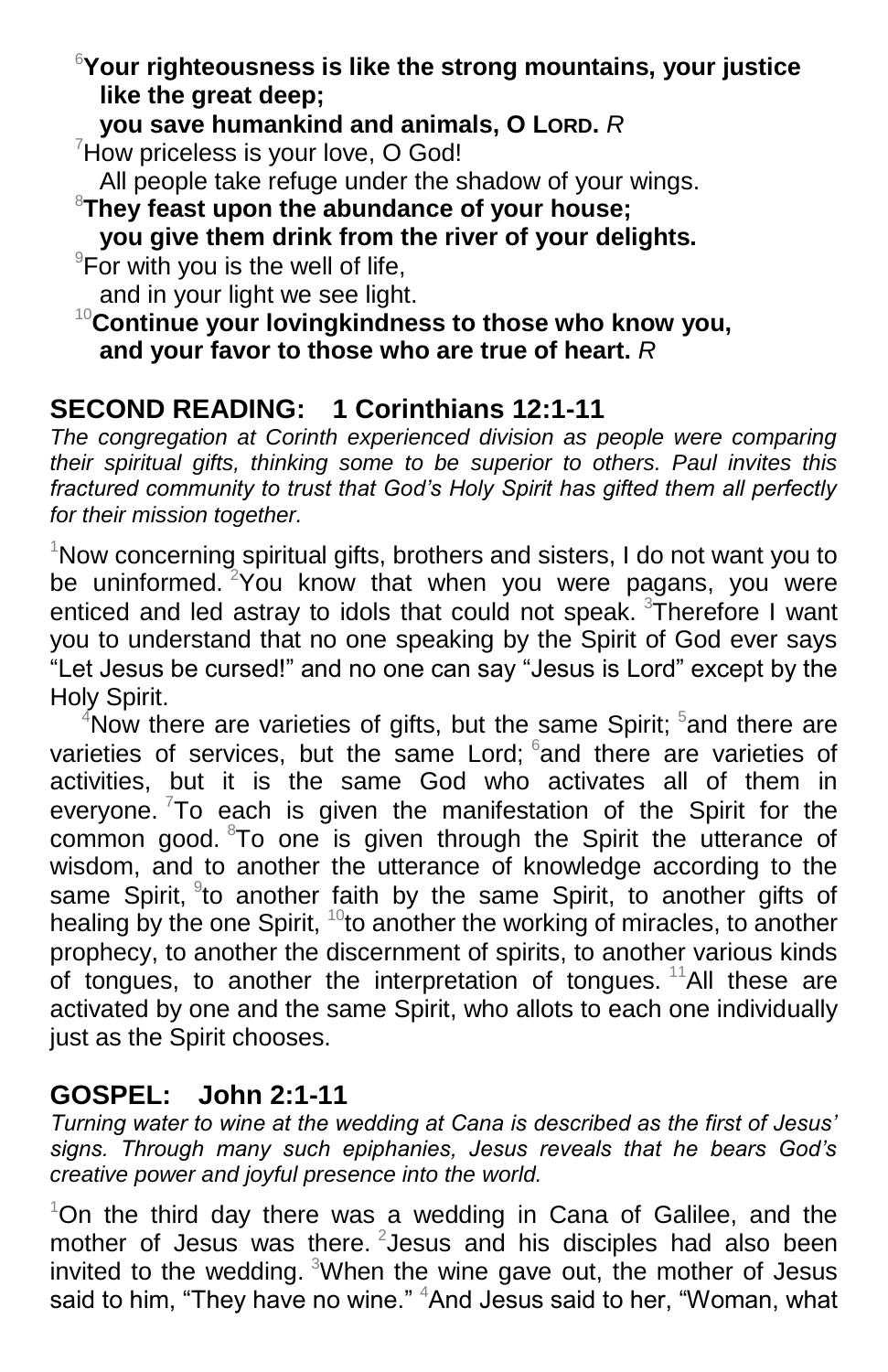concern is that to you and to me? My hour has not yet come."  $5$ His mother said to the servants, "Do whatever he tells you." <sup>6</sup>Now standing there were six stone water jars for the Jewish rites of purification, each holding twenty or thirty gallons. <sup>7</sup> Jesus said to them, "Fill the jars with water." And they filled them up to the brim.  $8$ He said to them, "Now draw some out, and take it to the chief steward." So they took it. When the steward tasted the water that had become wine, and did not know where it came from (though the servants who had drawn the water knew), the steward called the bridegroom  $10$  and said to him, "Everyone serves the good wine first, and then the inferior wine after the guests have become drunk. But you have kept the good wine until now." <sup>11</sup>Jesus did this, the first of his signs, in Cana of Galilee, and revealed his glory; and his disciples believed in him.

# **PRAYERS OF INTERCESSION**

P The Spirit of the Lord is poured out upon us in abundance; so we are bold to pray for the church, the world, and all that God has made.

#### *A brief silence.*

A By your Spirit, activate within your church gifts of faith, healing, and prophecy. Unite those who profess your name across congregations, denominations, and geographic boundaries. Open our hearts to recognize and celebrate surprising miracles. God of grace,

#### **C hear our prayer.**

A Your creation reflects your generosity. Bless farmers, migrant farmworkers, orchard-keepers, ranchers, and all who tend the abundance of the land. Protect food and water sources from destruction, that all can eat and drink and be satisfied. God of grace,

#### **C hear our prayer.**

A By your Spirit, grant wisdom, knowledge, and discernment to those who hold leadership positions at any level. Direct policymakers toward compassionate decisions that build up safe and just communities. Lead all authorities in seeking and serving the common good. God of grace, **C hear our prayer.**

A As Jesus provided generously in a moment of need, provide generous gifts of healing for those in need this day *(especially)*. Provide abundantly for all who are hungry or thirsty, all seeking shelter, and all who seek peace. God of grace,

## **C hear our prayer.**